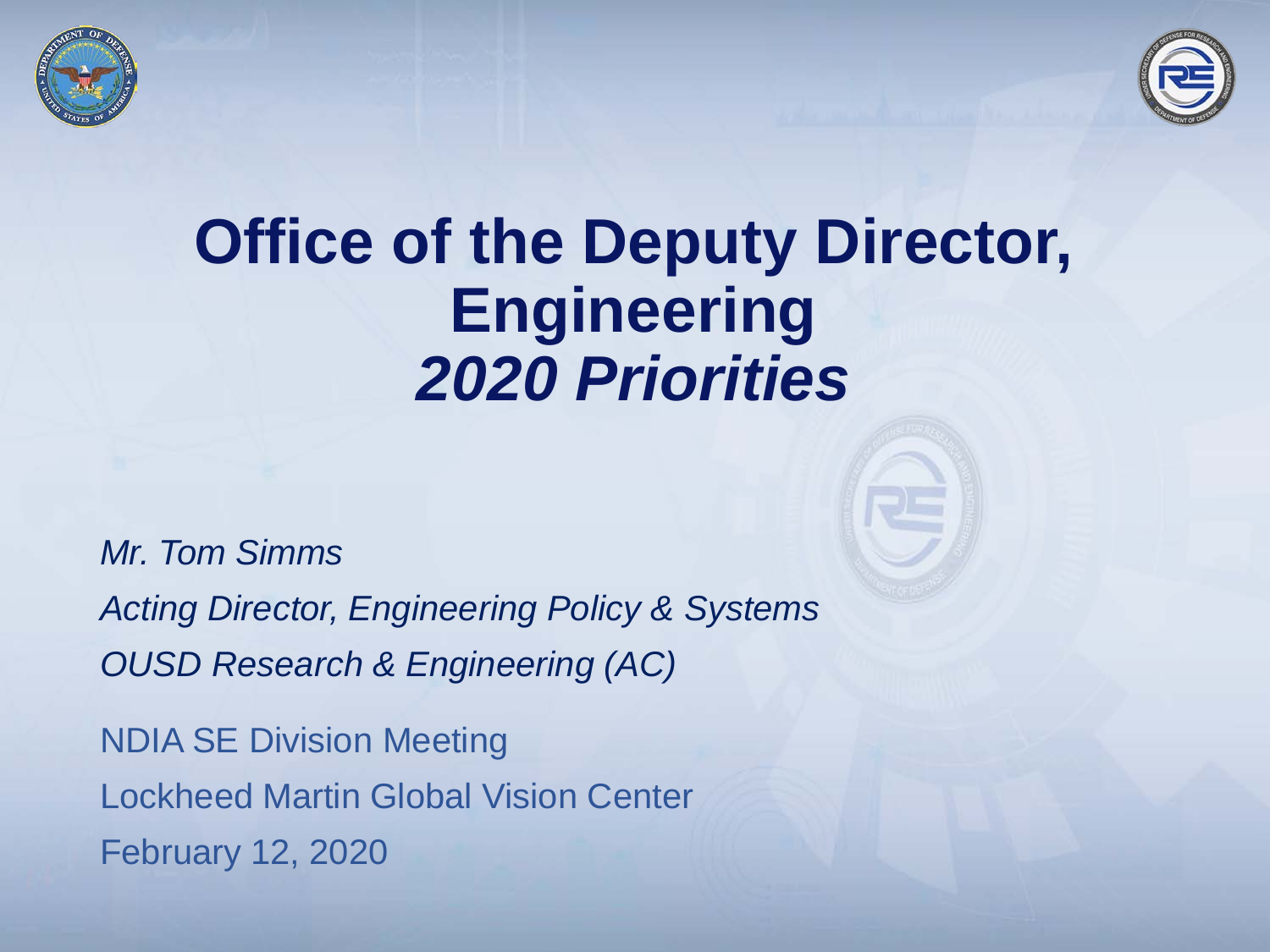

# **USD(R&E) Mission**



### **Ensure Technological Superiority** for the U.S. Military

- Set the technical direction for the Department of Defense (DoD)
- Champion and pursue new capabilities, concepts, and prototyping activities throughout the DoD research and development enterprise

## **E** Bolster Modernization

- Pilot new acquisition pathways and concepts of operation
- Accelerate capabilities to the Warfighter







*"Our mission is to ensure that we, if necessary, reestablish and then maintain our technical advantage."*  – Under Secretary Griffin, April 2018

Distribution Statement A. Approved for public release DOPSR# 20-S-0306. Distribution is unlimited. 2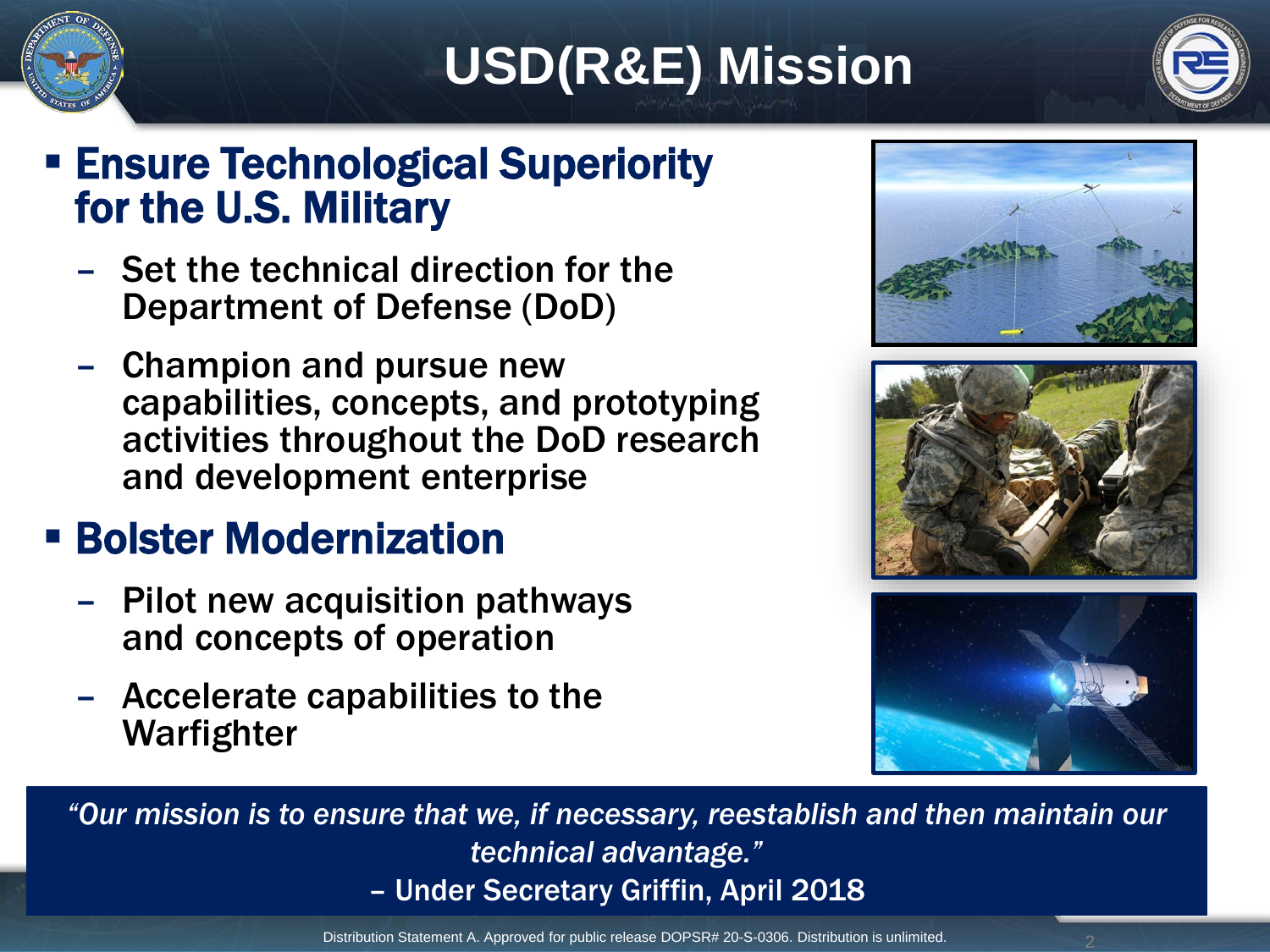



"We cannot expect success fighting tomorrow's conflicts with yesterday's weapons or equipment." – National Defense Strategy

- 5G
- Autonomy
- Biotechnology
- Cyber
- Directed Energy
- Fully Networked Command, Control, and Communications
- Hypersonics
- Machine Learning / Artificial Intelligence
- Microelectronics
- Quantum Science
- Space

For each modernization priority, a Portfolio Manager (Assistant Director) is responsible for establishing the DoD-wide, mission-focused strategy and execution plan.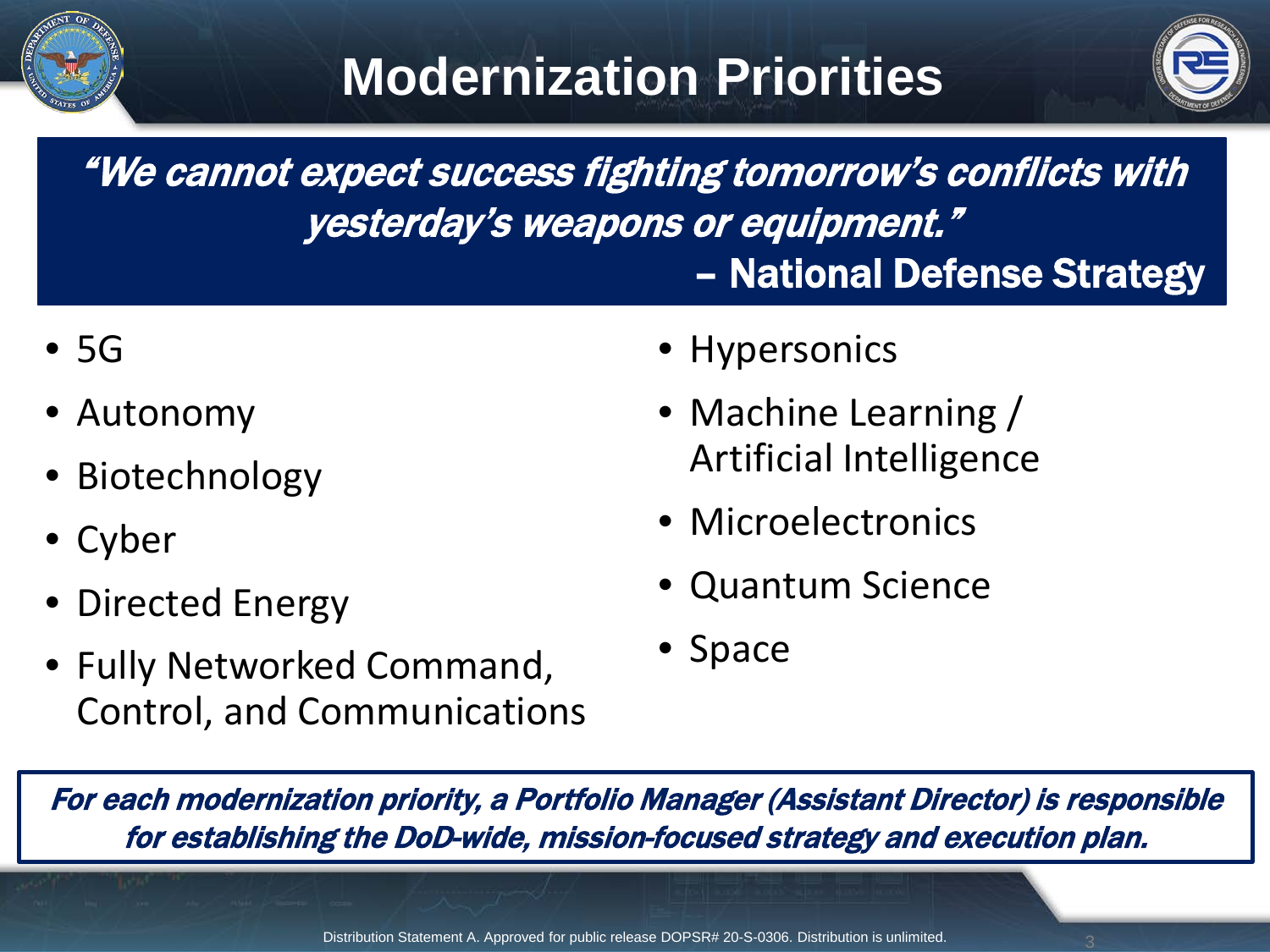

# **USD(R&E) "Corporate" at a Glance…**



#### Research, Technology & Labs

- Provides affordable options for new concepts and capabilities from basic science to advanced tech.
- Oversees FFRDCs/UARCs and 63 DoD Service labs/centers
- Leads strategic outreach (Intl, SBIR, Cross-Agency)



#### Strategic Technology Protection & Exploitation

- Assesses and mitigates risk of loss of critical techs
- Leads Manufacturing Technology Development and the National Manufacturing Institutes
- Established Resilient-by-Design Methodologies



USD(R&E) provides leadership from concept to capability to meet the challenges of an uncertain future through advances in science, technology and innovative engineering, informed by developmental test & evaluation

#### Engineering

- Assesses feasibility and risk for major programs
- Establishes Mission Engineering capability for R&E
- Advances the Systems Engineering competency

#### Test Resource Management Center

Provides adequate testing in support of development, acquisition, fielding and sustainment of defense systems; and maintains awareness of test and evaluation (T&E) facilities and resources, within and outside DoD

#### Developmental Test, Evaluation & Prototyping

- Advances developmental test standards and policy, assists major programs in developing test plans, and provides oversight for the developmental test community
- Identifies, develops, and demos multidomain concepts and technologies to satisfy DoD, Joint, interagency, and Combatant Command priorities
- Works within operational mission threads and obtains Warfighter feedback

Strategic Intelligence and Analysis Cell (SIAC)

Defense Technical Information Center (DTIC) Defense Microelectronics Activity (DMEA)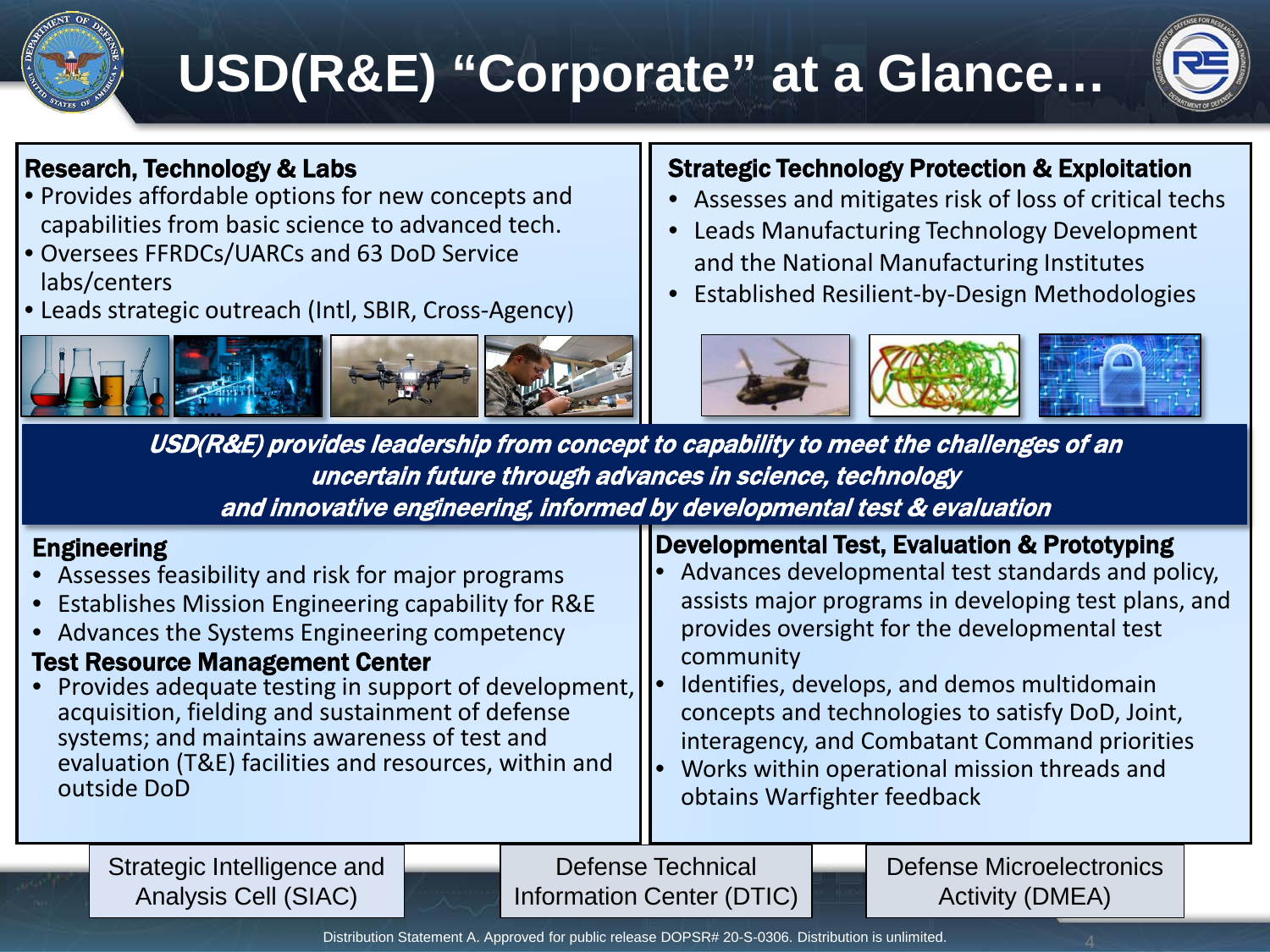

# **Engineering – FY2020 Plans**



### Balancing Priorities

- Independent Technical Risk Assessments (ITRAs)
- Mission Engineering Support
- ACAT ID Program Engagement

### Engineering Policy and Implementation

- DoDI 5000.02 Engineering Policy rewrite
- Collaborate with A&S and Services to share technical innovations and best practices across programs

### Engineering Focus Areas:

- Digital Engineering
- Mission Engineering
- Modular Open Systems Approach (MOSA)
- Intellectual Property (IP)

### Increase working-level exchanges between industry and government

– Establish Engineering Technical Fellows program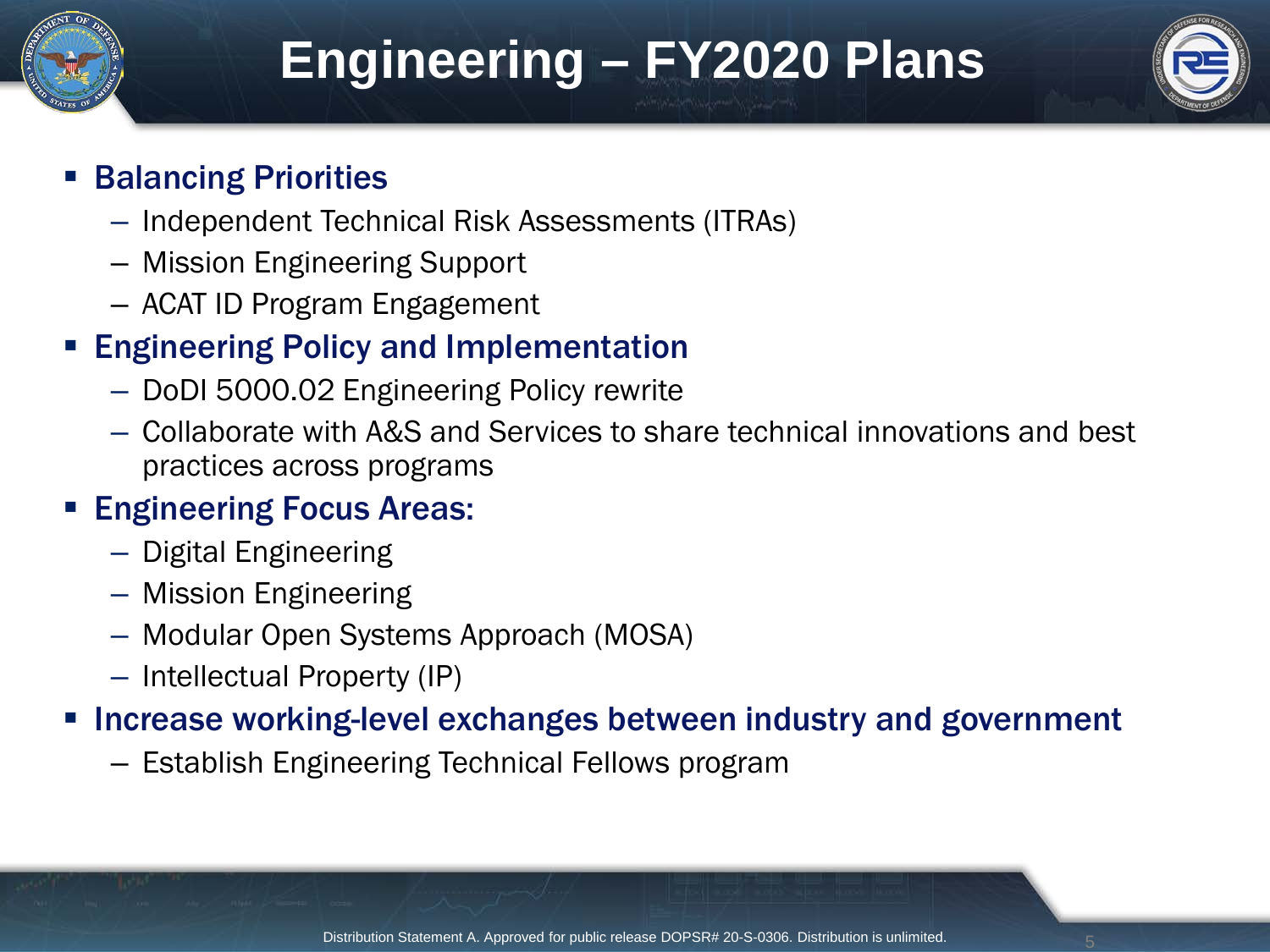



- **National Defense Authorization Act (NDAA) for Fiscal Year 2020**
	- **Section 230: Policy on the talent management of digital expertise and software professionals.**
		- **promote and maintain digital expertise and software development as core competencies of civilian and military workforces of the Department**
			- **recruitment, development, and incentivization of retention in and to the civilian and military workforce of the Department of individuals with aptitude, experience, proficient expertise, or a combination thereof in digital expertise and software development**
			- **development and maintenance of civilian and military career tracks related to digital expertise, and related digital competencies**
		- **DIGITAL ENGINEERING DEFINED—For this part of the law, ''digital engineering'' is defined as the means the discipline and set of skills involved in the creation, processing, transmission, integration, and storage of digital data, including data science, machine learning, software engineering, software product management, and artificial intelligence product management**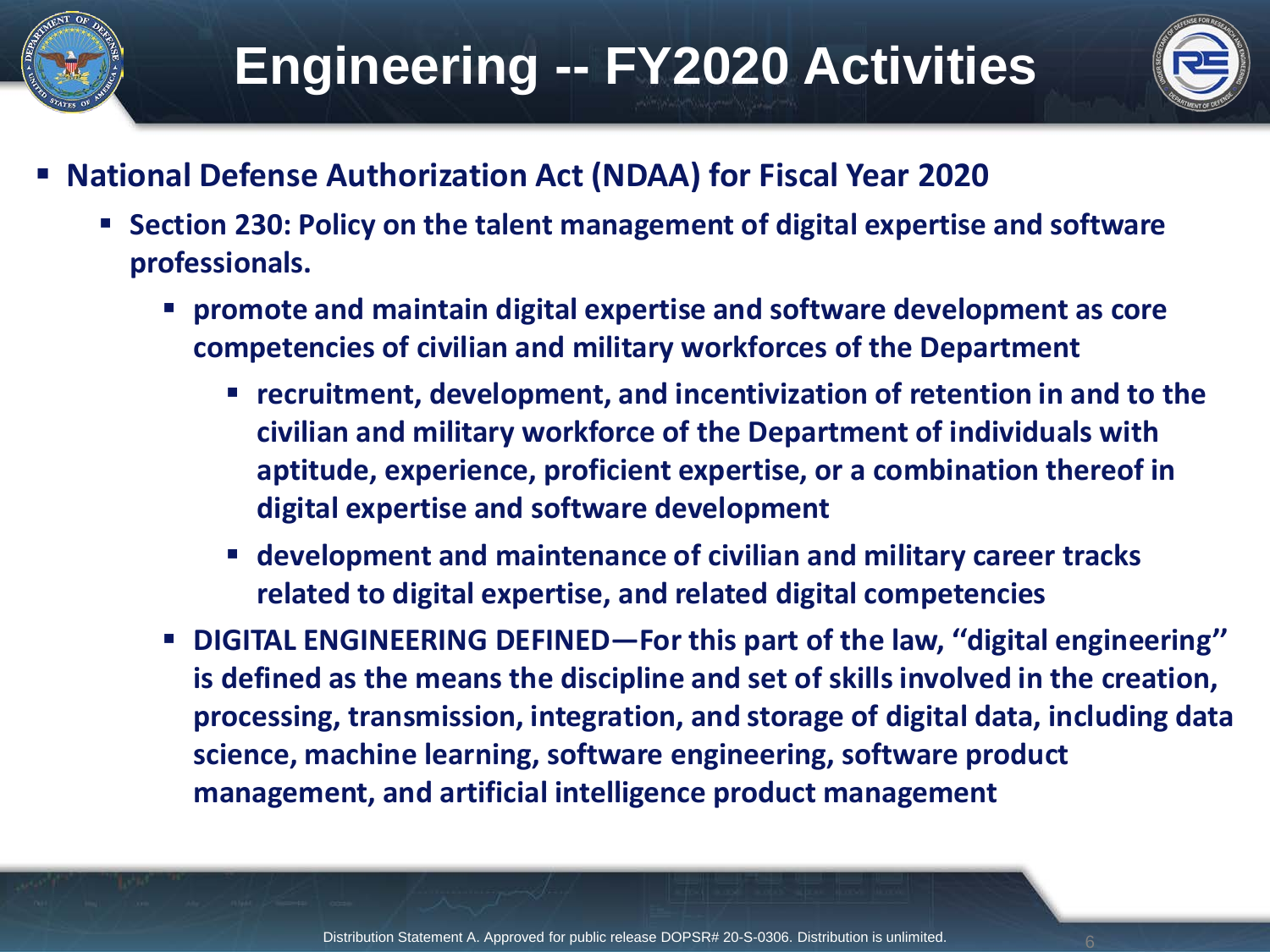



- **National Defense Authorization Act (NDAA) for Fiscal Year 2020**
	- Section 231: Digital engineering capability to automate software **testing and evaluation**
		- **Establish a digital engineering capability to support the development and deployment of systems. The digital engineering capability will include a test infrastructure and software to support automated software testing**
		- **Additional elements of this task include: establishing a steering committee, selected program assessment as demonstrations for comparative analysis, intellectual property strategy assessment, and workforce and infrastructure plan for new policies and guidance to support digital engineering implementation; engagement with DIB and DSB for an independent assessment of progress in implementing the elements of the statute.**